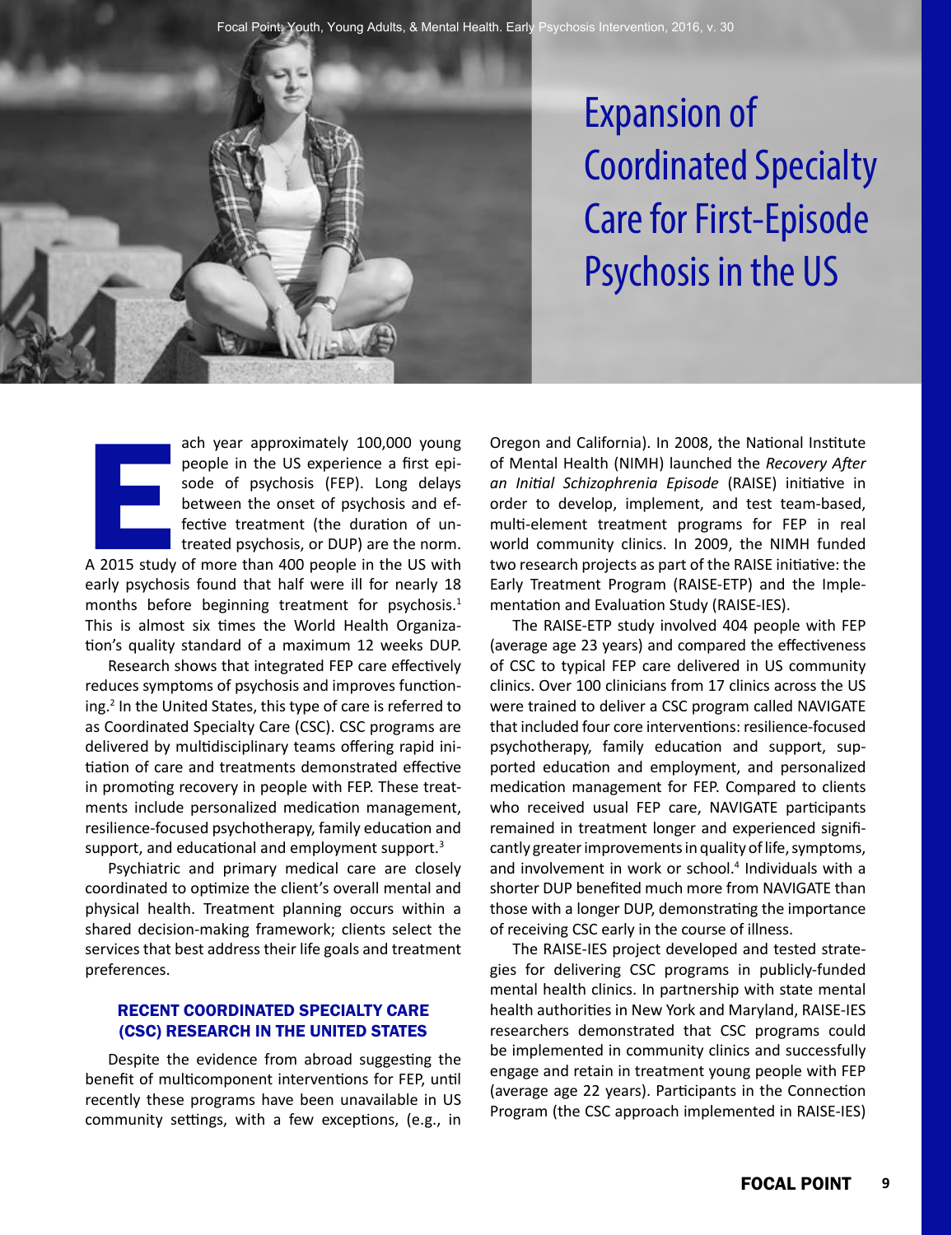

achieved a reduction in clinical symptoms, improved social and occupational functioning, and increased rates of school and work participation.<sup>5</sup> The Connection Program was subsequently implemented broadly in both states.

Also funded by the NIMH, the Specialized Treatment in Early Psychosis (STEP) study launched in 2006 and compared CSC to typical FEP care in a randomized control trial within a Connecticut community mental health center. Among the 120 participants experiencing FEP (average age 23 years), those in CSC experienced significantly greater symptom improvement, fewer hospitalizations, and more school and work participation compared to those in usual FEP treatment.6

The RAISE and STEP projects demonstrate that US community clinics can deliver CSC, producing greater improvements in clients' symptoms and functioning compared to usual FEP care. The benefits of CSC were markedly increased when treatment was delivered soon after the onset of psychosis.

## KEY FEATURES OF COORDINATED SPECIALTY CARE (CSC)

CSC programs offer a menu of evidence-based services that support recovery, delivered in an integrated fashion within a shared decision-making framework. CSC teams are comprised of a team of clinicians from different disciplines who are trained in the principles of early psychosis care and in specific evidence-based FEP services. People with lived experience of FEP can effectively deliver CSC services such as supported employment and education and add unique value to recovery-oriented programs. Peers can also help ensure the program feels user-friendly to young people.

CSC programs aim to reduce DUP by rapidly identifying people with FEP in the community and engaging them in CSC services. To achieve this, the CSC team cultivates relationships with multiple referral pathways, such as inpatient facilities, emergency departments and crisis teams, community mental health clinics, primary care practices, college counseling centers and others.

CSC programs are designed to be youth friendly, flexible, and engaging, which is enhanced by locating the program separate from adult mental health programs. Appointments are offered at times convenient for clients, given their school or work commitments, and in the community, as well as in the office. During the initial appointment and throughout treatment, clients and families receive consistent messages that the clients' personal recovery goals drive the course of treatment.

Weekly team meetings and frequent communication among team members help to maintain focus on addressing each client's recovery goals and to sustain high-quality services. Services are organized to provide rapid response, coordination, and continuity of care.

## FUNDING AND EXPANSION OF COORDINATED SPECIALTY CARE IN THE US

The US Congress allocated an additional \$24.8M in fiscal year 2014 for evidence-based programs that address the needs of individuals with early serious mental illness, including psychotic disorders. These set-aside funds, administered by the Substance Abuse and Mental Health Services Administration (SAMHSA) through the Community Mental Health Services Block Grant program, directed new resources to each state and US territory for early intervention models such as those tested by the RAISE and STEP projects. Congress continued the block grant set-aside for fiscal year 2015 and doubled the set-aside amount for fiscal year 2016. A number of states have provided matching funds to leverage the block grant set-aside funds and further expand their CSC programs. Thirty-two states have announced plans to initiate or expand early treatment programs for FEP, a 16-fold increase over the number of states with such plans before the launch of the RAISE initiative.

 Medicaid is a major source of reimbursement to states for mental health and related services. In October of 2015, the Centers for Medicare and Medicaid Services (CMS) signaled its support of Medicaid coverage for CSC in its Joint Informational Bulletin to state Medicaid Directors, *Coverage of Early Intervention Ser*vices for First Episode Psychosis.<sup>7</sup> Issued by CMS, NIMH, and SAMHSA, the bulletin described mechanisms for funding and expanding programs.

The two RAISE projects produced an abundance of user-friendly materials to speed dissemination of CSC programs in community settings. These resources – freely available from the NIMH website $8 -$  include CSC program planning and decision support tools, training